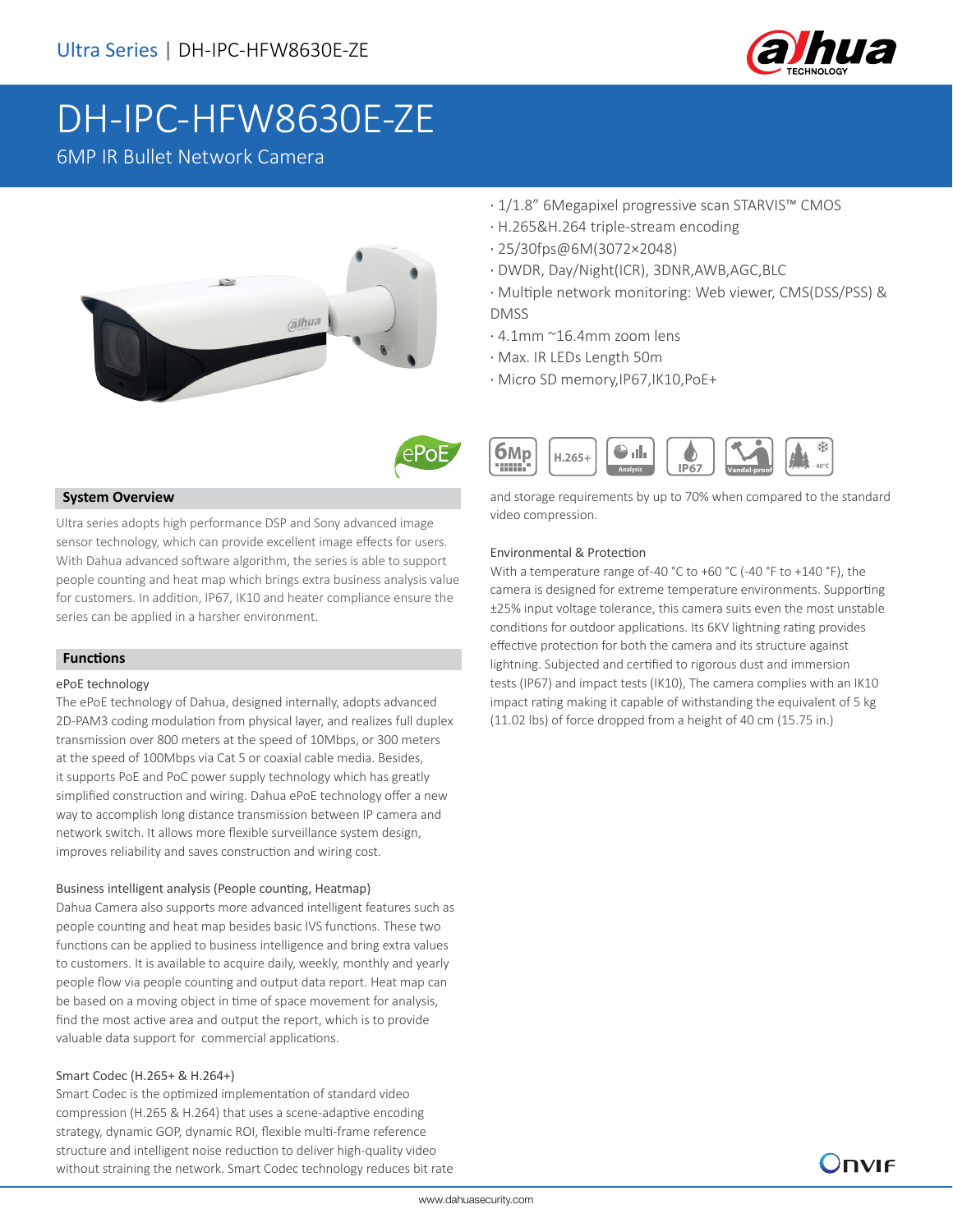# Ultra Series | DH-IPC-HFW8630E-ZE

# **Technical Specification**

| Camera                              |      |                                                                                         |            |            |           |
|-------------------------------------|------|-----------------------------------------------------------------------------------------|------------|------------|-----------|
| Image Sensor                        |      | 1/1.8" 6Megapixel progressive scan CMOS                                                 |            |            |           |
| <b>Effective Pixels</b>             |      | 3072(H)x2048(V)                                                                         |            |            |           |
| RAM/ROM                             |      | 1024MB/128MB                                                                            |            |            |           |
| <b>Scanning System</b>              |      | Progressive                                                                             |            |            |           |
| <b>Electronic Shutter Speed</b>     |      | Auto/Manual, 1/3~1/100000s                                                              |            |            |           |
| Minimum Illumination                |      | 0.01Lux/F1.53(Color,1/3s,30IRE)<br>0.1Lux/F1.53(Color,1/30s,30IRE)<br>OLux/F1.53(IR on) |            |            |           |
| S/N Ratio                           |      | More than 50dB                                                                          |            |            |           |
| <b>IR Distance</b>                  |      | Distance up to 50m(164ft)                                                               |            |            |           |
| IR On/Off Control                   |      | Auto/ Manual                                                                            |            |            |           |
| <b>IR LEDS</b>                      |      | $\overline{4}$                                                                          |            |            |           |
| Lens                                |      |                                                                                         |            |            |           |
| Lens Type                           |      | Motorized /Auto Iris(HALL)                                                              |            |            |           |
| Mount Type                          |      | Board-in                                                                                |            |            |           |
| Focal Length                        |      | 4.1~16.4mm motorized                                                                    |            |            |           |
| Max. Aperture                       |      | F1.53                                                                                   |            |            |           |
| Angle of View                       |      | H: 105°~34°, V:68°~23°                                                                  |            |            |           |
| Optical Zoom                        |      | 4x                                                                                      |            |            |           |
| <b>Focus Control</b>                |      | Motorized                                                                               |            |            |           |
| Predictive Focus Algorithm<br>(PFA) |      | Support                                                                                 |            |            |           |
| <b>Close Focus Distance</b>         |      | 0.5m(1.64ft)                                                                            |            |            |           |
| <b>DORI</b><br><b>Distance</b>      | Lens | Detect                                                                                  | Observe    | Recognize  | Identify  |
|                                     | W    | 88m(289ft)                                                                              | 35m(115ft) | 18m(59ft)  | 9m(30ft)  |
|                                     | T    | 213m(699ft)                                                                             | 85m(279ft) | 43m(141ft) | 21m(69ft) |

| Pan/Tilt/Rotation                     |                                                                                                                                                                               |  |  |  |
|---------------------------------------|-------------------------------------------------------------------------------------------------------------------------------------------------------------------------------|--|--|--|
| Pan/Tilt/Rotation Range               | Pan:0°~360°; Tilt:0°~90°; Rotation:0°~360°                                                                                                                                    |  |  |  |
| Intelligence                          |                                                                                                                                                                               |  |  |  |
| <b>Event Trigger</b>                  | Motion detection, Video tampering, Scene changing,<br>Network disconnection, IP address conflict, Illegal<br>Access, Storage anomaly                                          |  |  |  |
| <b>IVS</b>                            | Tripwire, Intrusion, Object Abandoned/Missing                                                                                                                                 |  |  |  |
| <b>Advanced Intelligent Functions</b> | Face Detection, People Counting, Heat Map                                                                                                                                     |  |  |  |
| Video                                 |                                                                                                                                                                               |  |  |  |
| Compression                           | H.265/H.264/H.264B/H.264H/MJPEG(Sub Stream)                                                                                                                                   |  |  |  |
| Smart Codec                           | Support H.265+/H.264+                                                                                                                                                         |  |  |  |
| <b>Streaming Capability</b>           | 3 Streams                                                                                                                                                                     |  |  |  |
| Resolution                            | 6M(3072x2048)/ 5M(2560x1920)/ 3M(2048x1536)/<br>3M(2304x1296)/ 1080P(1920×1080)/<br>1.3M(1280x960)/ 720P(1280x720D1(704x576/<br>704x480) / VGA(640x480)/ CIF(352×288/342x240) |  |  |  |
|                                       | Main Stream: 6M(1~25/30fps)                                                                                                                                                   |  |  |  |
| Frame Rate                            | Sub Stream: D1 $(1 \approx 25/30$ fps)                                                                                                                                        |  |  |  |
|                                       | Third Stream: 1080P(1~25/30fps)                                                                                                                                               |  |  |  |

ĺ

| <b>Bit Rate Control</b>                 | CBR/VBR                                                                                                                                             |  |  |
|-----------------------------------------|-----------------------------------------------------------------------------------------------------------------------------------------------------|--|--|
| <b>Bit Rate</b>                         | H.264: 24~ 16384Kbps<br>H.265: 14~ 9984Kbps                                                                                                         |  |  |
| Day/Night                               | Auto(ICR) / Color / B/W                                                                                                                             |  |  |
| <b>BLC Mode</b>                         | BLC / HLC / DWDR/ SSA                                                                                                                               |  |  |
| White Balance                           | Auto/Natural/Street Lamp/Outdoor/Manual                                                                                                             |  |  |
| Gain Control                            | Auto/Manual                                                                                                                                         |  |  |
| Noise Reduction                         | 3D DNR                                                                                                                                              |  |  |
| <b>Motion Detection</b>                 | Off / On (4 Zone, Rectangle)                                                                                                                        |  |  |
| Region of Interest                      | Off / On (4 Zone)                                                                                                                                   |  |  |
| Electronic Image Stabilization<br>(EIS) | Support                                                                                                                                             |  |  |
| Smart IR                                | Support                                                                                                                                             |  |  |
| Defog                                   | Support                                                                                                                                             |  |  |
| Digital Zoom                            | 16x                                                                                                                                                 |  |  |
| Flip                                    | 0°/90°/180°/270°                                                                                                                                    |  |  |
| Mirror                                  | Off/On                                                                                                                                              |  |  |
| <b>Privacy Masking</b>                  | Off / On (4 Area, Rectangle)                                                                                                                        |  |  |
| Audio                                   |                                                                                                                                                     |  |  |
| Compression                             | G.711a/G.711Mu/AAC/ G.726                                                                                                                           |  |  |
| Network                                 |                                                                                                                                                     |  |  |
| Ethernet                                | RJ-45 (100/1000Base-T)                                                                                                                              |  |  |
| Protocol                                | HTTP;HTTPs;TCP;ARP;RTSP;RTP;UDP;RTCP;SMTP;<br>FTP;DHCP;DNS;DDNS;PPPOE;IPv4/v6;QoS;UPnP;<br>NTP;Bonjour;IEEE 802.1x;Multicast;ICMP;IGMP;S<br>NMP;TLS |  |  |
| Interoperability                        | ONVIF Profile S&G, API                                                                                                                              |  |  |
| <b>Streaming Method</b>                 | Unicast / Multicast                                                                                                                                 |  |  |
| Max. User Access                        | 10 Users/20 Users                                                                                                                                   |  |  |
| <b>Edge Storage</b>                     | <b>NAS</b><br>Local PC for instant recording<br>Mirco SD card 128GB                                                                                 |  |  |
| Web Viewer                              | IE, Chrome, Firefox, Safari                                                                                                                         |  |  |
| Management Software                     | Smart PSS, DSS, DMSS                                                                                                                                |  |  |
| Smart Phone                             | IOS, Android                                                                                                                                        |  |  |
| Certifications                          |                                                                                                                                                     |  |  |
| Certifications                          | CE (EN 60950:2000)<br>UL:UL60950-1<br>FCC: FCC Part 15 Subpart B                                                                                    |  |  |
| Interface                               |                                                                                                                                                     |  |  |
| Video Interface                         | 1 Port(For adjustment only)                                                                                                                         |  |  |
| Audio Interface                         | 1/1 channel In/Out                                                                                                                                  |  |  |
| <b>RS485</b>                            | N/A                                                                                                                                                 |  |  |
| Alarm                                   | 2 channel In: 5mA 5VDC<br>1 channel Out: 1A 30VDC / 0.5A 50VAC                                                                                      |  |  |